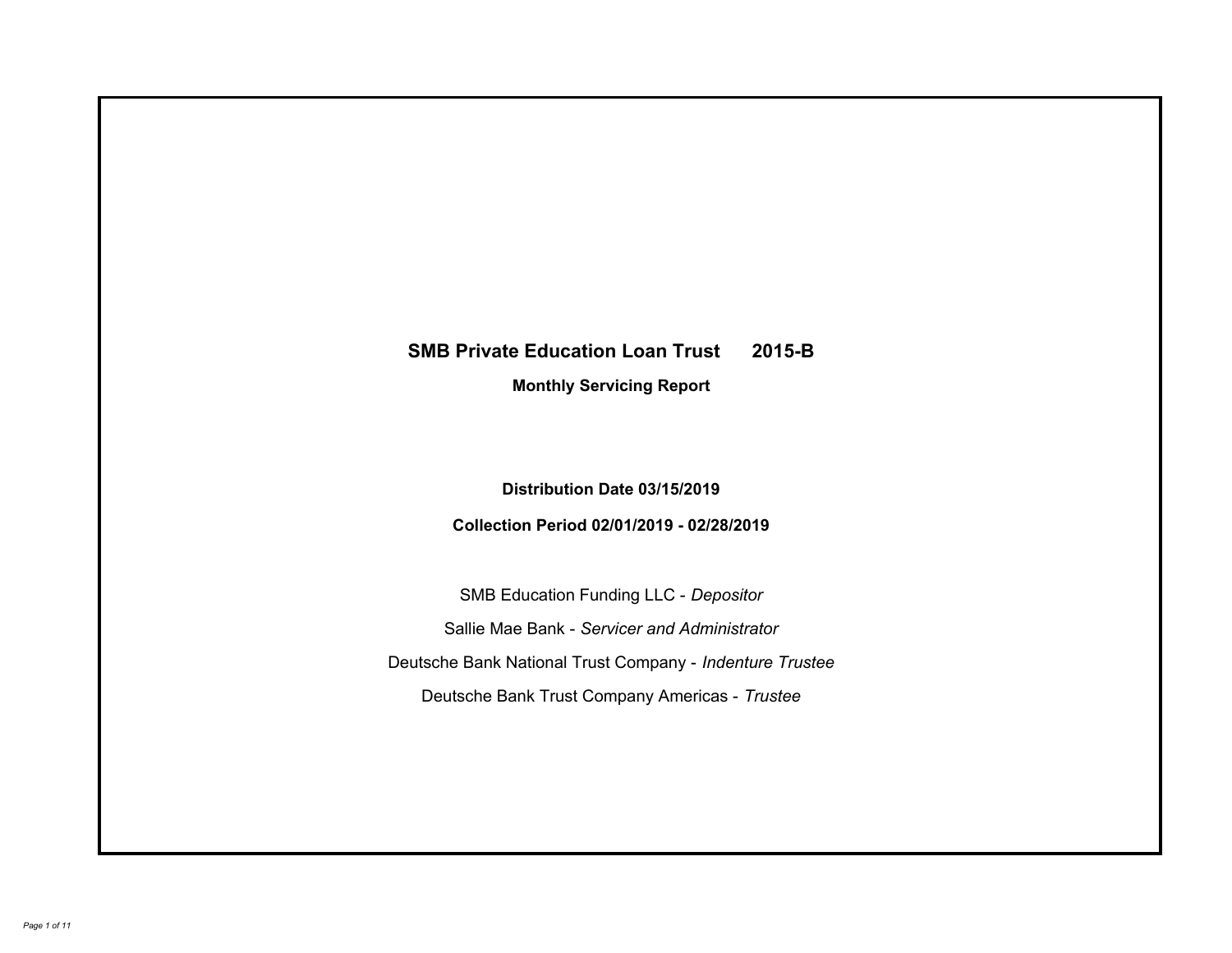A

| Α | <b>Student Loan Portfolio Characteristics</b>   |                   | <b>Settlement Date</b><br>07/30/2015 | 01/31/2019            | 02/28/2019            |
|---|-------------------------------------------------|-------------------|--------------------------------------|-----------------------|-----------------------|
|   | <b>Principal Balance</b>                        |                   | \$700,964,388.29                     | \$437,833,137.91      | \$429,592,440.92      |
|   | Interest to be Capitalized Balance              |                   | 42,430,107.89                        | 18,926,751.85         | 18,135,840.95         |
|   | Pool Balance                                    |                   | \$743,394,496.18                     | \$456,759,889.76      | \$447,728,281.87      |
|   | Weighted Average Coupon (WAC)                   |                   |                                      |                       |                       |
|   | WAC1 (Contractual Interest Rate on the Loan)    |                   | 8.20%                                | 9.63%                 | 9.51%                 |
|   | WAC2 (Average of Applicable Interest Rate)      |                   | 8.18%                                | 9.55%                 | 9.44%                 |
|   | WAC3 (Average of Actual Interest Rate)          |                   | 8.13%                                | 9.47%                 | 9.36%                 |
|   | Weighted Average Remaining Term                 |                   | 128.84                               | 119.84                | 119.78                |
|   | Number of Loans                                 |                   | 63,899                               | 40,856                | 40,169                |
|   | Number of Borrowers<br>Pool Factor              |                   | 43,918                               | 28,248<br>0.614424632 | 27,783<br>0.602275487 |
|   | Since Issued Total Constant Prepayment Rate (1) |                   |                                      | 8.80%                 | 8.87%                 |
|   |                                                 |                   |                                      |                       |                       |
| B | <b>Debt Securities</b>                          | Cusip/Isin        | 02/15/2019                           |                       | 03/15/2019            |
|   | A <sub>2</sub> A                                | 78448QAB4         | \$118,966,415.55                     |                       | \$114,661,989.66      |
|   | A2B                                             | 78448QAC2         | \$55,765,507.28                      |                       | \$53,747,807.65       |
|   | A <sub>3</sub>                                  | 78448QAD0         | \$75,000,000.00                      |                       | \$75,000,000.00       |
|   | B                                               | 78448QAE8         | \$70,000,000.00                      |                       | \$70,000,000.00       |
|   | $\mathsf{C}$                                    | 78448QAF5         | \$50,000,000.00                      |                       | \$50,000,000.00       |
|   |                                                 |                   |                                      |                       |                       |
| C | <b>Certificates</b>                             | <b>Cusip/Isin</b> | 02/15/2019                           |                       | 03/15/2019            |
|   | Residual                                        | 78448Q108         | \$100,000.00                         |                       | \$100,000.00          |
|   |                                                 |                   |                                      |                       |                       |
| D | <b>Account Balances</b>                         |                   | 02/15/2019                           |                       | 03/15/2019            |
|   | Reserve Account Balance                         |                   | \$1,896,081.00                       |                       | \$1,896,081.00        |
|   |                                                 |                   |                                      |                       |                       |
| E | <b>Asset / Liability</b>                        |                   | 02/15/2019                           |                       | 03/15/2019            |
|   | Overcollateralization Percentage                |                   | 19.05%                               |                       | 18.83%                |
|   | Specified Overcollateralization Amount          |                   | \$137,027,966.93                     |                       | \$134,318,484.56      |
|   | Actual Overcollateralization Amount             |                   | \$87,027,966.93                      |                       | \$84,318,484.56       |
|   |                                                 |                   |                                      |                       |                       |

(1) Since Issued Total CPR calculations found in monthly servicing reports issued on or prior to September 15, 2015 originally included loans that were removed from the pool by the sponsor because they became ineligible for the pool between the cut-off date and settlement date. On October 5, 2015, Since Issued Total CPR calculations were revised to exclude these loans and all prior monthly servicing reports were restated. For additional information, see 'Since Issued CPR Methodology' found on page 11 of this report.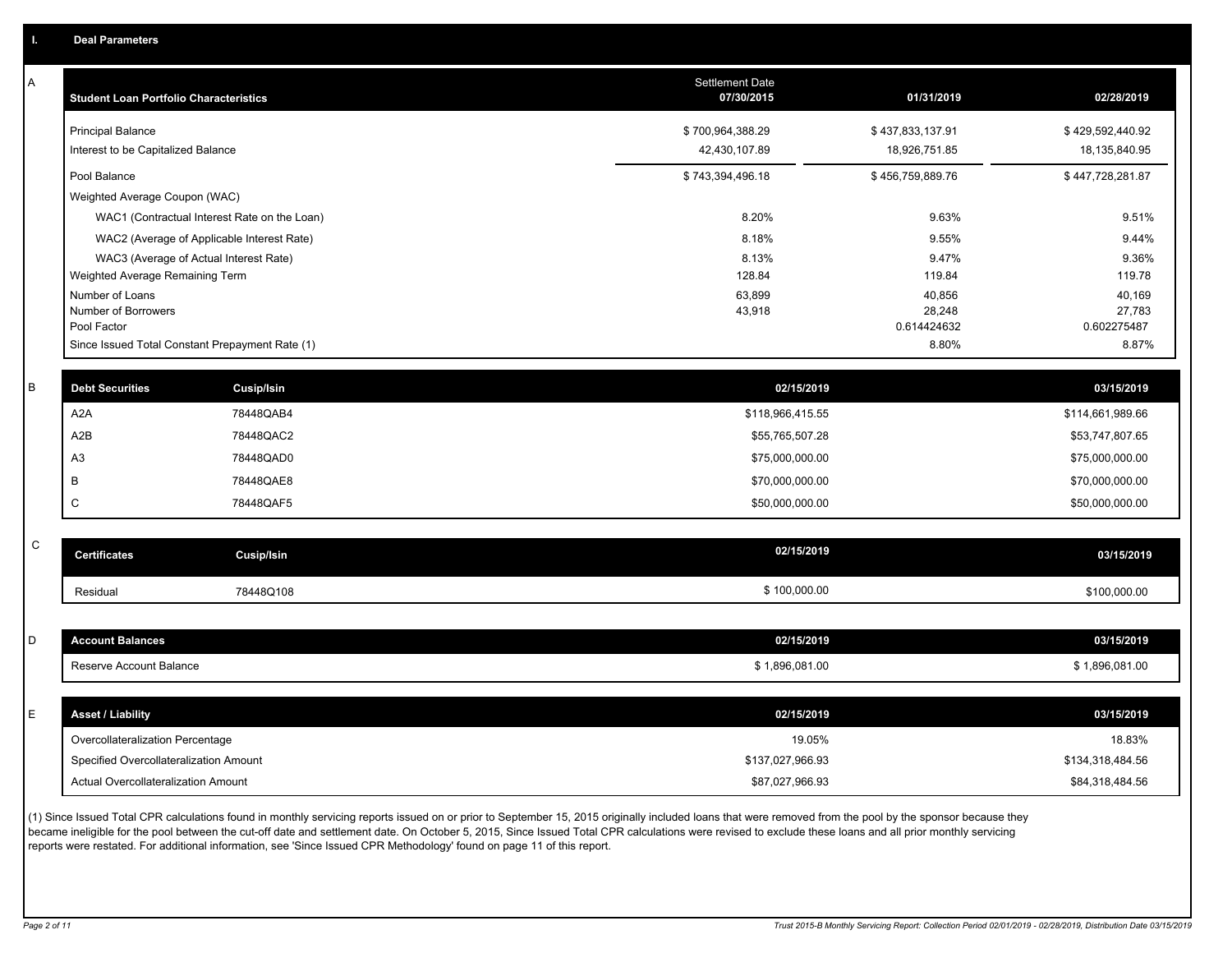### **II. 2015-B Trust Activity 02/01/2019 through 02/28/2019**

| <b>Borrower Principal</b><br>9,078,880.78<br>0.00<br><b>Consolidation Activity Principal</b><br>Seller Principal Reimbursement<br>0.00<br>Servicer Principal Reimbursement<br>0.00<br>0.00<br>Delinquent Principal Purchases by Servicer<br><b>Other Principal Deposits</b><br>9,062.27<br>\$9,087,943.05<br><b>Total Principal Receipts</b><br>в<br><b>Student Loan Interest Receipts</b><br>Borrower Interest<br>2,509,025.35<br>0.00<br><b>Consolidation Activity Interest</b><br>Seller Interest Reimbursement<br>0.00<br>0.00<br>Servicer Interest Reimbursement<br>0.00<br>Delinquent Interest Purchases by Servicer<br>Other Interest Deposits<br>12.15<br><b>Total Interest Receipts</b><br>\$2,509,037.50<br>C<br><b>Recoveries on Realized Losses</b><br>\$83,135.49<br>D<br><b>Investment Income</b><br>\$23,018.76<br>Е<br><b>Funds Borrowed from Next Collection Period</b><br>\$0.00<br>F<br>\$0.00<br><b>Funds Repaid from Prior Collection Period</b><br>G<br>\$0.00<br>Loan Sale or Purchase Proceeds<br>\$0.00<br>н<br>Initial Deposits to Distribution Account<br>\$0.00<br><b>Excess Transferred from Other Accounts</b><br>\$0.00<br><b>Borrower Benefit Reimbursements</b><br>J<br>Κ<br><b>Other Deposits</b><br>\$0.00<br>Г<br><b>Other Fees Collected</b><br>\$0.00<br>М<br><b>AVAILABLE FUNDS</b><br>\$11,703,134.80<br>N<br>Non-Cash Principal Activity During Collection Period<br>\$847,246.06<br>Aggregate Purchased Amounts by the Depositor, Servicer or Seller<br>O<br>\$9,074.42<br>P<br>\$0.00<br>Aggregate Loan Substitutions | Α | <b>Student Loan Principal Receipts</b> |  |
|------------------------------------------------------------------------------------------------------------------------------------------------------------------------------------------------------------------------------------------------------------------------------------------------------------------------------------------------------------------------------------------------------------------------------------------------------------------------------------------------------------------------------------------------------------------------------------------------------------------------------------------------------------------------------------------------------------------------------------------------------------------------------------------------------------------------------------------------------------------------------------------------------------------------------------------------------------------------------------------------------------------------------------------------------------------------------------------------------------------------------------------------------------------------------------------------------------------------------------------------------------------------------------------------------------------------------------------------------------------------------------------------------------------------------------------------------------------------------------------------------------------------------------------------------------------|---|----------------------------------------|--|
|                                                                                                                                                                                                                                                                                                                                                                                                                                                                                                                                                                                                                                                                                                                                                                                                                                                                                                                                                                                                                                                                                                                                                                                                                                                                                                                                                                                                                                                                                                                                                                  |   |                                        |  |
|                                                                                                                                                                                                                                                                                                                                                                                                                                                                                                                                                                                                                                                                                                                                                                                                                                                                                                                                                                                                                                                                                                                                                                                                                                                                                                                                                                                                                                                                                                                                                                  |   |                                        |  |
|                                                                                                                                                                                                                                                                                                                                                                                                                                                                                                                                                                                                                                                                                                                                                                                                                                                                                                                                                                                                                                                                                                                                                                                                                                                                                                                                                                                                                                                                                                                                                                  |   |                                        |  |
|                                                                                                                                                                                                                                                                                                                                                                                                                                                                                                                                                                                                                                                                                                                                                                                                                                                                                                                                                                                                                                                                                                                                                                                                                                                                                                                                                                                                                                                                                                                                                                  |   |                                        |  |
|                                                                                                                                                                                                                                                                                                                                                                                                                                                                                                                                                                                                                                                                                                                                                                                                                                                                                                                                                                                                                                                                                                                                                                                                                                                                                                                                                                                                                                                                                                                                                                  |   |                                        |  |
|                                                                                                                                                                                                                                                                                                                                                                                                                                                                                                                                                                                                                                                                                                                                                                                                                                                                                                                                                                                                                                                                                                                                                                                                                                                                                                                                                                                                                                                                                                                                                                  |   |                                        |  |
|                                                                                                                                                                                                                                                                                                                                                                                                                                                                                                                                                                                                                                                                                                                                                                                                                                                                                                                                                                                                                                                                                                                                                                                                                                                                                                                                                                                                                                                                                                                                                                  |   |                                        |  |
|                                                                                                                                                                                                                                                                                                                                                                                                                                                                                                                                                                                                                                                                                                                                                                                                                                                                                                                                                                                                                                                                                                                                                                                                                                                                                                                                                                                                                                                                                                                                                                  |   |                                        |  |
|                                                                                                                                                                                                                                                                                                                                                                                                                                                                                                                                                                                                                                                                                                                                                                                                                                                                                                                                                                                                                                                                                                                                                                                                                                                                                                                                                                                                                                                                                                                                                                  |   |                                        |  |
|                                                                                                                                                                                                                                                                                                                                                                                                                                                                                                                                                                                                                                                                                                                                                                                                                                                                                                                                                                                                                                                                                                                                                                                                                                                                                                                                                                                                                                                                                                                                                                  |   |                                        |  |
|                                                                                                                                                                                                                                                                                                                                                                                                                                                                                                                                                                                                                                                                                                                                                                                                                                                                                                                                                                                                                                                                                                                                                                                                                                                                                                                                                                                                                                                                                                                                                                  |   |                                        |  |
|                                                                                                                                                                                                                                                                                                                                                                                                                                                                                                                                                                                                                                                                                                                                                                                                                                                                                                                                                                                                                                                                                                                                                                                                                                                                                                                                                                                                                                                                                                                                                                  |   |                                        |  |
|                                                                                                                                                                                                                                                                                                                                                                                                                                                                                                                                                                                                                                                                                                                                                                                                                                                                                                                                                                                                                                                                                                                                                                                                                                                                                                                                                                                                                                                                                                                                                                  |   |                                        |  |
|                                                                                                                                                                                                                                                                                                                                                                                                                                                                                                                                                                                                                                                                                                                                                                                                                                                                                                                                                                                                                                                                                                                                                                                                                                                                                                                                                                                                                                                                                                                                                                  |   |                                        |  |
|                                                                                                                                                                                                                                                                                                                                                                                                                                                                                                                                                                                                                                                                                                                                                                                                                                                                                                                                                                                                                                                                                                                                                                                                                                                                                                                                                                                                                                                                                                                                                                  |   |                                        |  |
|                                                                                                                                                                                                                                                                                                                                                                                                                                                                                                                                                                                                                                                                                                                                                                                                                                                                                                                                                                                                                                                                                                                                                                                                                                                                                                                                                                                                                                                                                                                                                                  |   |                                        |  |
|                                                                                                                                                                                                                                                                                                                                                                                                                                                                                                                                                                                                                                                                                                                                                                                                                                                                                                                                                                                                                                                                                                                                                                                                                                                                                                                                                                                                                                                                                                                                                                  |   |                                        |  |
|                                                                                                                                                                                                                                                                                                                                                                                                                                                                                                                                                                                                                                                                                                                                                                                                                                                                                                                                                                                                                                                                                                                                                                                                                                                                                                                                                                                                                                                                                                                                                                  |   |                                        |  |
|                                                                                                                                                                                                                                                                                                                                                                                                                                                                                                                                                                                                                                                                                                                                                                                                                                                                                                                                                                                                                                                                                                                                                                                                                                                                                                                                                                                                                                                                                                                                                                  |   |                                        |  |
|                                                                                                                                                                                                                                                                                                                                                                                                                                                                                                                                                                                                                                                                                                                                                                                                                                                                                                                                                                                                                                                                                                                                                                                                                                                                                                                                                                                                                                                                                                                                                                  |   |                                        |  |
|                                                                                                                                                                                                                                                                                                                                                                                                                                                                                                                                                                                                                                                                                                                                                                                                                                                                                                                                                                                                                                                                                                                                                                                                                                                                                                                                                                                                                                                                                                                                                                  |   |                                        |  |
|                                                                                                                                                                                                                                                                                                                                                                                                                                                                                                                                                                                                                                                                                                                                                                                                                                                                                                                                                                                                                                                                                                                                                                                                                                                                                                                                                                                                                                                                                                                                                                  |   |                                        |  |
|                                                                                                                                                                                                                                                                                                                                                                                                                                                                                                                                                                                                                                                                                                                                                                                                                                                                                                                                                                                                                                                                                                                                                                                                                                                                                                                                                                                                                                                                                                                                                                  |   |                                        |  |
|                                                                                                                                                                                                                                                                                                                                                                                                                                                                                                                                                                                                                                                                                                                                                                                                                                                                                                                                                                                                                                                                                                                                                                                                                                                                                                                                                                                                                                                                                                                                                                  |   |                                        |  |
|                                                                                                                                                                                                                                                                                                                                                                                                                                                                                                                                                                                                                                                                                                                                                                                                                                                                                                                                                                                                                                                                                                                                                                                                                                                                                                                                                                                                                                                                                                                                                                  |   |                                        |  |
|                                                                                                                                                                                                                                                                                                                                                                                                                                                                                                                                                                                                                                                                                                                                                                                                                                                                                                                                                                                                                                                                                                                                                                                                                                                                                                                                                                                                                                                                                                                                                                  |   |                                        |  |
|                                                                                                                                                                                                                                                                                                                                                                                                                                                                                                                                                                                                                                                                                                                                                                                                                                                                                                                                                                                                                                                                                                                                                                                                                                                                                                                                                                                                                                                                                                                                                                  |   |                                        |  |
|                                                                                                                                                                                                                                                                                                                                                                                                                                                                                                                                                                                                                                                                                                                                                                                                                                                                                                                                                                                                                                                                                                                                                                                                                                                                                                                                                                                                                                                                                                                                                                  |   |                                        |  |
|                                                                                                                                                                                                                                                                                                                                                                                                                                                                                                                                                                                                                                                                                                                                                                                                                                                                                                                                                                                                                                                                                                                                                                                                                                                                                                                                                                                                                                                                                                                                                                  |   |                                        |  |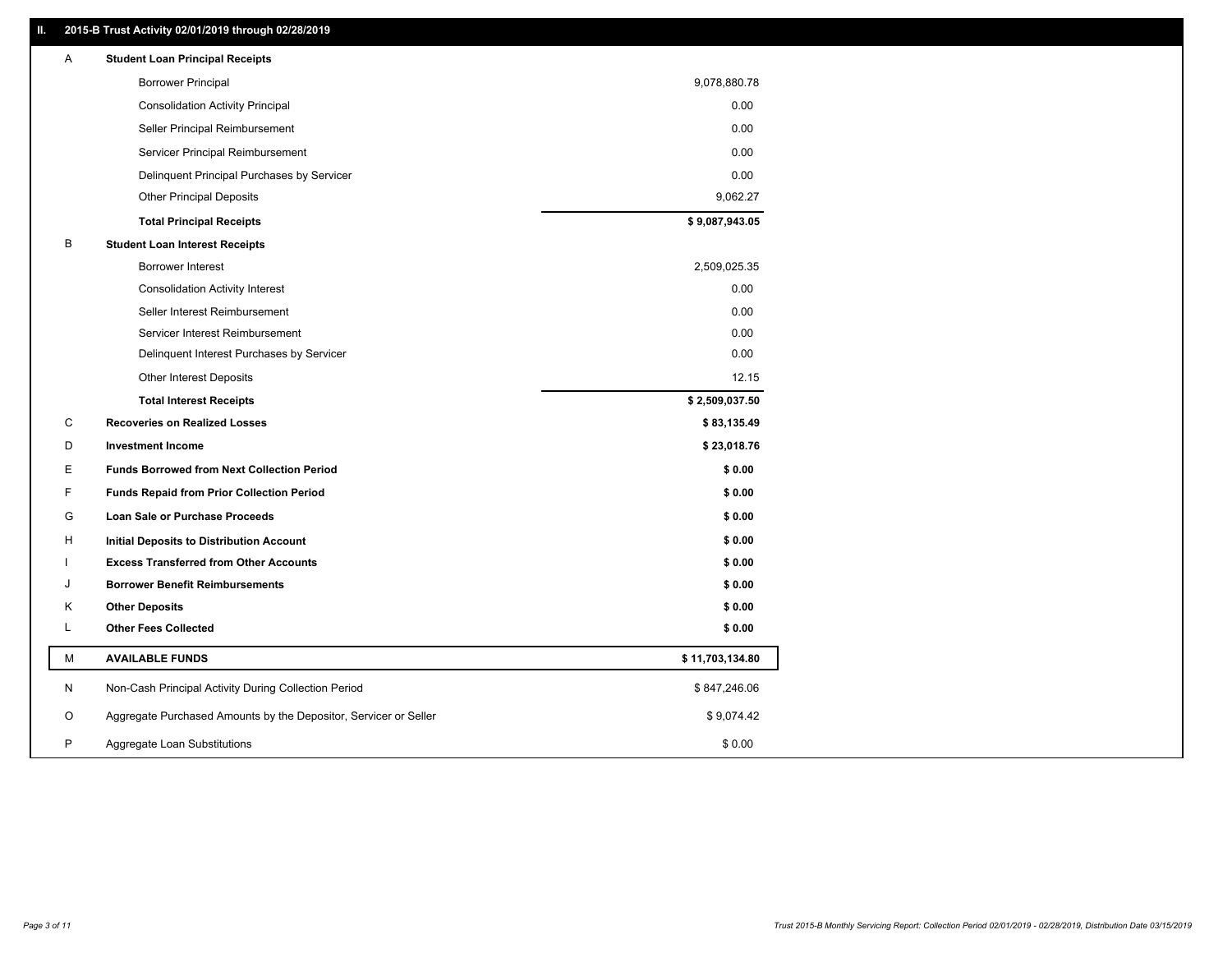|                   |                       |                          |         |                                                           | <b>Loans by Repayment Status</b> |                            |                          |         |                                                           |                |                            |
|-------------------|-----------------------|--------------------------|---------|-----------------------------------------------------------|----------------------------------|----------------------------|--------------------------|---------|-----------------------------------------------------------|----------------|----------------------------|
|                   |                       |                          |         | 02/28/2019                                                |                                  |                            |                          |         | 01/31/2019                                                |                |                            |
|                   |                       | <b>Wtd Avg</b><br>Coupon | # Loans | Principal and<br><b>Interest Accrued</b><br>to Capitalize | % of Principal                   | % of Loans in<br>Repay (1) | <b>Wtd Avg</b><br>Coupon | # Loans | Principal and<br><b>Interest Accrued</b><br>to Capitalize | % of Principal | % of Loans in<br>Repay (1) |
| INTERIM:          | IN SCHOOL             | 10.75%                   | 1,470   | \$22,604,426.20                                           | 5.049%                           | $-$ %                      | 10.81%                   | 1,543   | \$24,048,901.11                                           | 5.265%         | $-$ %                      |
|                   | GRACE                 | 10.29%                   | 499     | \$8,861,136.88                                            | 1.979%                           | $-$ %                      | 10.48%                   | 561     | \$9,251,700.67                                            | 2.026%         | $-$ %                      |
|                   | <b>DEFERMENT</b>      | 10.42%                   | 2,453   | \$32,299,250.73                                           | 7.214%                           | $-$ %                      | 10.56%                   | 2,418   | \$31,707,677.92                                           | 6.942%         | $-$ %                      |
| <b>REPAYMENT:</b> | <b>CURRENT</b>        | 9.13%                    | 33,341  | \$349,341,975.04                                          | 78.025%                          | 90.983%                    | 9.23%                    | 33,738  | \$354,970,717.27                                          | 77.715%        | 90.611%                    |
|                   | 31-60 DAYS DELINQUENT | 9.36%                    | 617     | \$9,323,953.76                                            | 2.083%                           | 2.428%                     | 9.57%                    | 727     | \$10,188,215.79                                           | 2.231%         | 2.601%                     |
|                   | 61-90 DAYS DELINQUENT | 9.23%                    | 321     | \$4,567,178.74                                            | 1.020%                           | 1.189%                     | 8.99%                    | 326     | \$4,619,391.57                                            | 1.011%         | 1.179%                     |
|                   | > 90 DAYS DELINQUENT  | 10.64%                   | 186     | \$2,512,286.70                                            | 0.561%                           | 0.654%                     | 10.15%                   | 199     | \$2,657,651.10                                            | 0.582%         | 0.678%                     |
|                   | FORBEARANCE           | 9.53%                    | 1,282   | \$18,218,073.82                                           | 4.069%                           | 4.745%                     | 9.85%                    | 1,344   | \$19,315,634.33                                           | 4.229%         | 4.931%                     |
| <b>TOTAL</b>      |                       |                          | 40,169  | \$447,728,281.87                                          | 100.00%                          | 100.00%                    |                          | 40,856  | \$456,759,889.76                                          | 100.00%        | 100.00%                    |

Percentages may not total 100% due to rounding  $\star$ 

1 Loans classified in "Repayment" include any loan for which interim interest only, \$25 fixed payments or full principal and interest payments are due.

|                         |                                                                                                                                                                                |                          |         |                                                           | <b>Loans by Borrower Status</b> |                                |                          |         |                                                                  |                |                                |
|-------------------------|--------------------------------------------------------------------------------------------------------------------------------------------------------------------------------|--------------------------|---------|-----------------------------------------------------------|---------------------------------|--------------------------------|--------------------------|---------|------------------------------------------------------------------|----------------|--------------------------------|
|                         |                                                                                                                                                                                |                          |         | 02/28/2019                                                |                                 |                                |                          |         | 01/31/2019                                                       |                |                                |
|                         |                                                                                                                                                                                | <b>Wtd Avg</b><br>Coupon | # Loans | Principal and<br><b>Interest Accrued</b><br>to Capitalize | % of Principal                  | % of Loans in<br>P&I Repay (2) | <b>Wtd Avg</b><br>Coupon | # Loans | <b>Principal and</b><br><b>Interest Accrued</b><br>to Capitalize | % of Principal | % of Loans in<br>P&I Repay (2) |
| INTERIM:                | IN SCHOOL                                                                                                                                                                      | 10.35%                   | 2,794   | \$41,865,785.14                                           | 9.351%                          | $-$ %                          | 10.43%                   | 2,939   | \$44,145,286.31                                                  | 9.665%         | $-$ %                          |
|                         | GRACE                                                                                                                                                                          | 10.10%                   | 998     | \$15,343,278.41                                           | 3.427%                          | $-$ %                          | 10.27%                   | 1,113   | \$16,663,936.85                                                  | 3.648%         | $-$ %                          |
|                         | <b>DEFERMENT</b>                                                                                                                                                               | 10.08%                   | 4,518   | \$57,393,825.76                                           | 12.819%                         | $-$ %                          | 10.18%                   | 4,469   | \$56,928,072.13                                                  | 12.463%        | $-$ %                          |
| P&I REPAYMENT:          | <b>CURRENT</b>                                                                                                                                                                 | 9.02%                    | 29,488  | \$298,870,863.61                                          | 66.753%                         | 89.717%                        | 9.13%                    | 29,745  | \$302,205,385.75                                                 | 66.163%        | 89.140%                        |
|                         | 31-60 DAYS DELINQUENT                                                                                                                                                          | 9.33%                    | 590     | \$9,048,548.70                                            | 2.021%                          | 2.716%                         | 9.53%                    | 702     | \$9,887,795.03                                                   | 2.165%         | 2.917%                         |
|                         | 61-90 DAYS DELINQUENT                                                                                                                                                          | 9.21%                    | 317     | \$4,511,845.70                                            | 1.008%                          | 1.354%                         | 8.94%                    | 315     | \$4,498,155.16                                                   | 0.985%         | 1.327%                         |
|                         | > 90 DAYS DELINQUENT                                                                                                                                                           | 10.63%                   | 182     | \$2,476,060.73                                            | 0.553%                          | 0.743%                         | 10.14%                   | 193     | \$2,623,021.17                                                   | 0.574%         | 0.774%                         |
|                         | <b>FORBEARANCE</b>                                                                                                                                                             | 9.53%                    | 1,282   | \$18,218,073.82                                           | 4.069%                          | 5.469%                         | 9.81%                    | 1,380   | \$19,808,237.36                                                  | 4.337%         | 5.843%                         |
| <b>TOTAL</b><br>$\star$ | Percentages may not total 100% due to rounding<br>2 Loans classified in "P&I Repayment" includes only those loans for which scheduled principal and interest payments are due. |                          | 40,169  | \$447,728,281.87                                          | 100.00%                         | 100.00%                        |                          | 40,856  | \$456,759,889.76                                                 | 100.00%        | 100.00%                        |

WAC reflects WAC3 To conform with company standard reporting these sections now include Princial and Interest Accrued to Capitalize.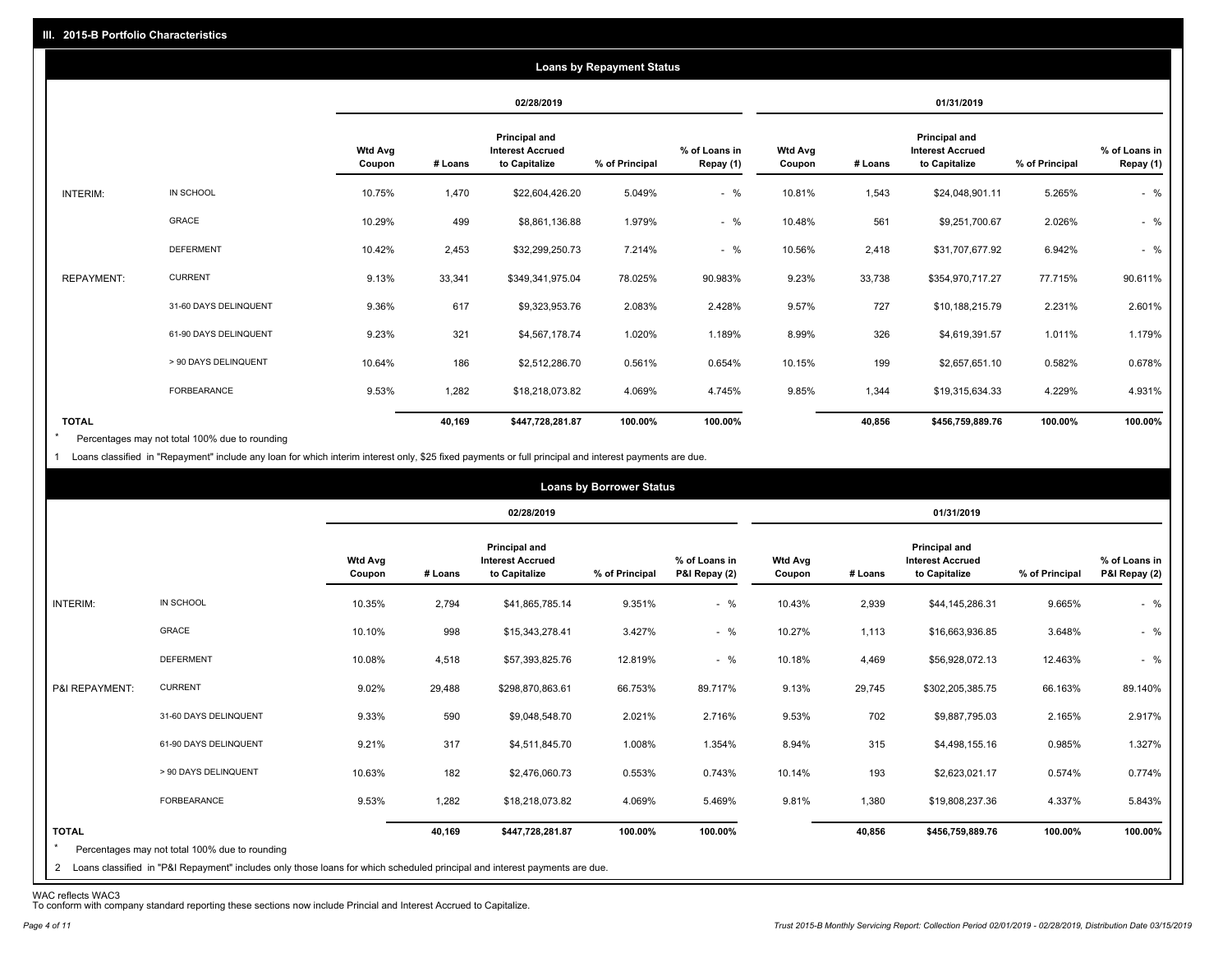|                                                                                                  | 2/28/2019        | 1/31/2019        |
|--------------------------------------------------------------------------------------------------|------------------|------------------|
| Pool Balance                                                                                     | \$447,728,281.87 | \$456,759,889.76 |
| Total # Loans                                                                                    | 40,169           | 40,856           |
| Total # Borrowers                                                                                | 27,783           | 28,248           |
| Weighted Average Coupon                                                                          | 9.44%            | 9.55%            |
| Weighted Average Remaining Term                                                                  | 119.78           | 119.84           |
| Percent of Pool - Cosigned                                                                       | 93.0%            | 93.0%            |
| Percent of Pool - Non Cosigned                                                                   | 7.0%             | 7.0%             |
| Borrower Interest Accrued for Period                                                             | \$3,120,120.39   | \$3,537,759.15   |
| <b>Outstanding Borrower Interest Accrued</b>                                                     | \$21,082,093.63  | \$22,049,412.98  |
| Gross Principal Realized Loss - Periodic *                                                       | \$650,854.32     | \$438,920.25     |
| Gross Principal Realized Loss - Cumulative *                                                     | \$24,792,289.67  | \$24,141,435.35  |
| Recoveries on Realized Losses - Periodic                                                         | \$83,135.49      | \$84,506.58      |
| Recoveries on Realized Losses - Cumulative                                                       | \$3,415,761.09   | \$3,332,625.60   |
| Net Losses - Periodic                                                                            | \$567,718.83     | \$354,413.67     |
| Net Losses - Cumulative                                                                          | \$21,376,528.58  | \$20,808,809.75  |
| Non-Cash Principal Activity - Capitalized Interest                                               | \$1,502,822.29   | \$880,417.82     |
| Since Issued Total Constant Prepayment Rate (CPR) (1)                                            | 8.87%            | 8.80%            |
| <b>Loan Substitutions</b>                                                                        | \$0.00           | \$0.00           |
| <b>Cumulative Loan Substitutions</b>                                                             | \$0.00           | \$0.00           |
| <b>Unpaid Servicing Fees</b>                                                                     | \$0.00           | \$0.00           |
| <b>Unpaid Administration Fees</b>                                                                | \$0.00           | \$0.00           |
| <b>Unpaid Carryover Servicing Fees</b>                                                           | \$0.00           | \$0.00           |
| Note Interest Shortfall                                                                          | \$0.00           | \$0.00           |
| Loans in Modification                                                                            | \$35,803,178.23  | \$35,199,899.80  |
| % of Loans in Modification as a % of Loans in Repayment (P&I)                                    | 11.37%           | 11.03%           |
|                                                                                                  |                  |                  |
|                                                                                                  |                  |                  |
| % Annualized Gross Principal Realized Loss - Periodic as a %<br>of Loans in Repayment (P&I) * 12 | 2.48%            | 1.65%            |
|                                                                                                  |                  |                  |
| % Gross Principal Realized Loss - Cumulative as a % of<br>Original Pool Balance                  |                  |                  |
|                                                                                                  | 3.34%            | 3.25%            |

\* In accordance with the Servicer's current policies and procedures, after September 1, 2017 loans subject to bankruptcy claims generally will not be reported as a charged-off unless and until they are delinquent for 120 d

(1) Since Issued Total CPR calculations found in monthly servicing reports issued on or prior to September 15, 2015 originally included loans that were removed from the pool by the sponsor because they became ineligible fo between the cut-off date and settlement date. On October 5, 2015, Since Issued Total CPR calculations were revised to exclude these loans and all prior monthly servicing reports were restated. For additional information, s Issued CPR Methodology' found on page 11 of this report.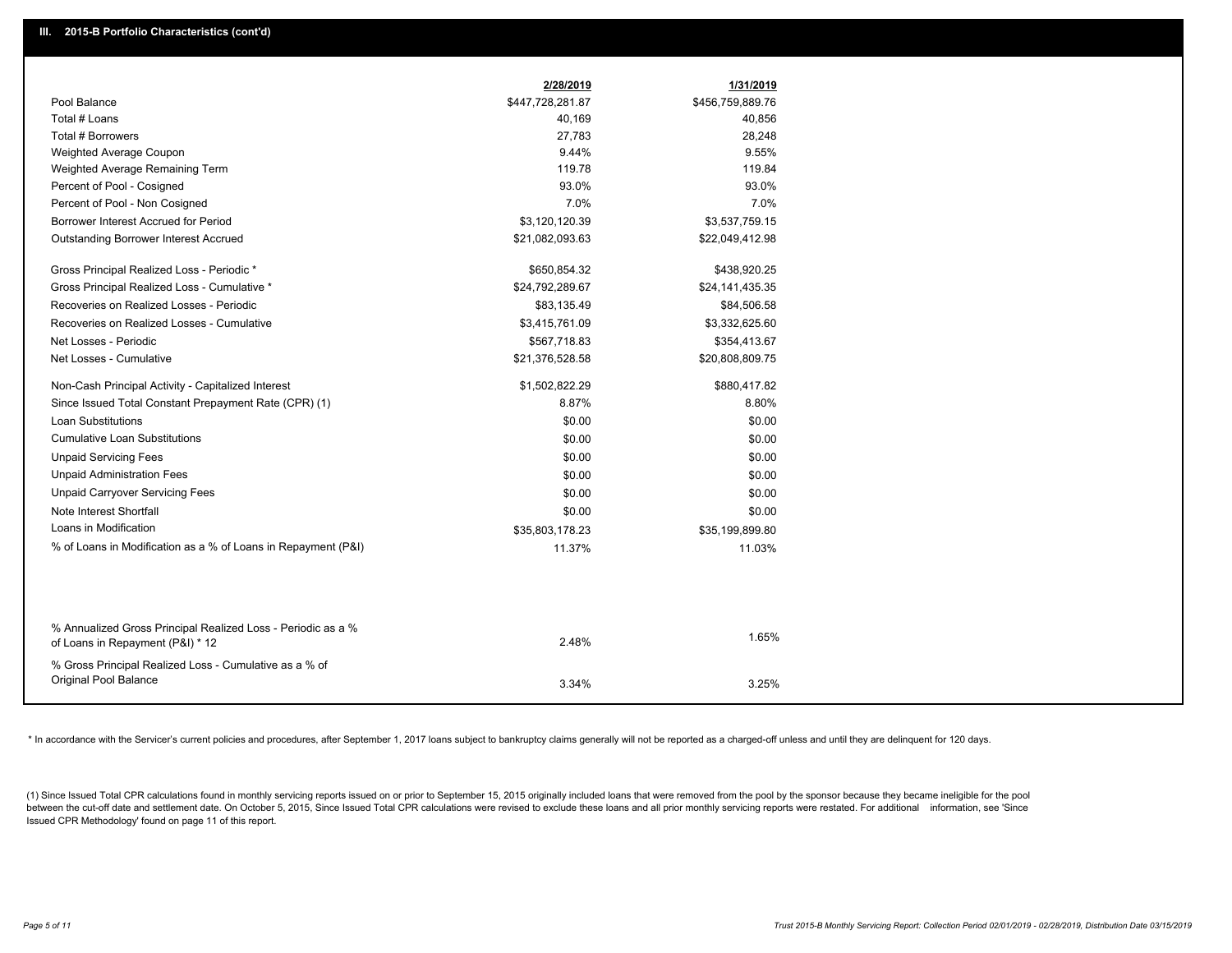#### **Loan Program**  A

|                                    | Weighted<br><b>Average Coupon</b> | # LOANS | <b>\$ AMOUNT</b> | $%$ *    |
|------------------------------------|-----------------------------------|---------|------------------|----------|
| - Smart Option Interest-Only Loans | 8.43%                             | 8,424   | \$68,316,585.20  | 15.258%  |
| - Smart Option Fixed Pay Loans     | 9.32%                             | 10,795  | \$139,915,806.14 | 31.250%  |
| - Smart Option Deferred Loans      | 9.64%                             | 20,950  | \$239,495,890.53 | 53.491%  |
| - Other Loan Programs              | $0.00\%$                          | 0       | \$0.00           | 0.000%   |
| <b>Total</b>                       | 9.36%                             | 40,169  | \$447,728,281.87 | 100.000% |

\* Percentages may not total 100% due to rounding

B

C

**Index Type**

|                       | Weighted<br><b>Average Coupon</b> | # LOANS | <b>\$ AMOUNT</b> | % *       |
|-----------------------|-----------------------------------|---------|------------------|-----------|
| - Fixed Rate Loans    | 7.44%                             | 8,759   | \$114,255,293.71 | 25.519%   |
| - LIBOR Indexed Loans | 10.01%                            | 31,410  | \$333,472,988.16 | 74.481%   |
| - Other Index Rates   | $0.00\%$                          |         | \$0.00           | $0.000\%$ |
| Total                 | 9.36%                             | 40,169  | \$447,728,281.87 | 100.000%  |

\* Percentages may not total 100% due to rounding

### **Weighted Average Recent FICO**

| \$42,961,574.88<br>\$29,626,432.15<br>\$49,195,798.27 | 9.595%<br>6.617%<br>10.988% |
|-------------------------------------------------------|-----------------------------|
|                                                       |                             |
|                                                       |                             |
|                                                       |                             |
| \$93,712,219.03                                       | 20.931%                     |
| \$232,111,177.67                                      | 51.842%                     |
| \$121,079.87                                          | 0.027%                      |
| \$447,728,281.87                                      | 100.000%                    |
|                                                       |                             |

WAC reflects WAC3 To conform with company standard reporting these sections now include Princial and Interest Accrued to Capitalize.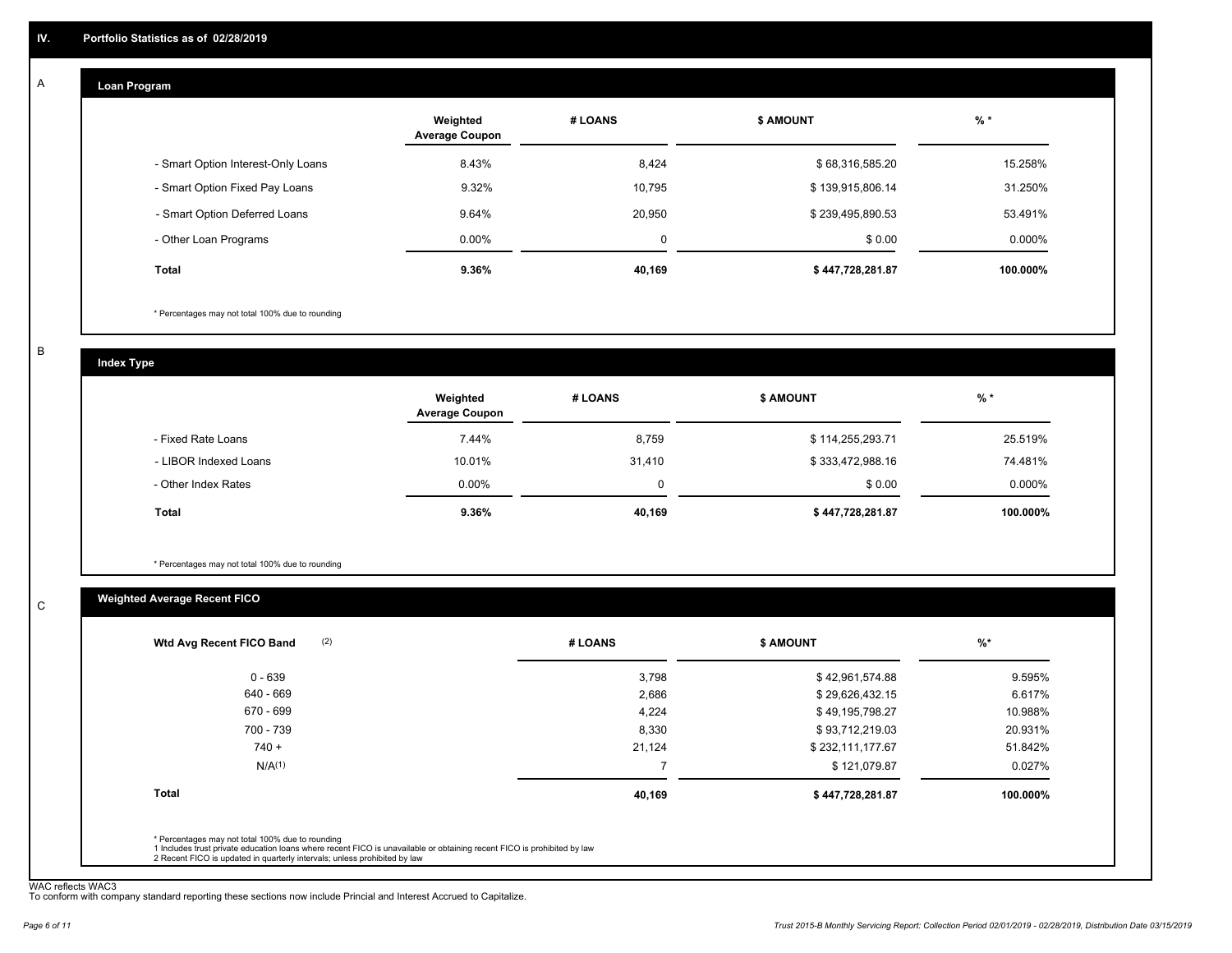| V. | 2015-B Reserve Account and Principal Distribution Calculations                                 |                  |  |
|----|------------------------------------------------------------------------------------------------|------------------|--|
| А. | <b>Reserve Account</b>                                                                         |                  |  |
|    | Specified Reserve Account Balance                                                              | \$1,896,081.00   |  |
|    | Actual Reserve Account Balance                                                                 | \$1,896,081.00   |  |
| В. | <b>Principal Distribution Amount</b>                                                           |                  |  |
|    | Class A Notes Outstanding<br>j.                                                                | \$249,731,922.83 |  |
|    | Pool Balance<br>ii.                                                                            | \$447,728,281.87 |  |
|    | First Priority Principal Distribution Amount (i - ii)<br>iii.                                  | \$0.00           |  |
|    |                                                                                                |                  |  |
|    | Class A and B Notes Outstanding<br>iv.                                                         | \$319,731,922.83 |  |
|    | First Priority Principal Distribution Amount<br>v.                                             | \$0.00           |  |
|    | Pool Balance<br>vi.                                                                            | \$447,728,281.87 |  |
|    | Specified Overcollateralization Amount<br>vii.                                                 | \$134,318,484.56 |  |
|    | Available Funds (after payment of waterfall items A through H)<br>viii.                        | \$10,307,622.78  |  |
|    | <b>Class C Notes Outstanding</b><br>ix.                                                        | \$50,000,000.00  |  |
|    | Regular Principal Distribution Amount (if (iv > 0, (iv - v) - (vi - vii), min(viii, ix))<br>x. | \$6,322,125.52   |  |
|    |                                                                                                |                  |  |
|    | Pool Balance<br>xi.                                                                            | \$447,728,281.87 |  |
|    | 10% of Initial Pool Balance<br>xii.                                                            | \$74,339,449.62  |  |
|    | First Priority Principal Distribution Amount<br>xiii.                                          | \$0.00           |  |
|    | Regular Principal Distribution Amount<br>XIV.                                                  | \$6,322,125.52   |  |
|    | Available Funds (after payment of waterfall items A through J)<br>XV.                          | \$3,985,497.26   |  |
|    | xvi. Additional Principal Distribution Amount (if(ix $\lt$ = x, min(xv, xi - xiii - xiv)))     | \$0.00           |  |
|    |                                                                                                |                  |  |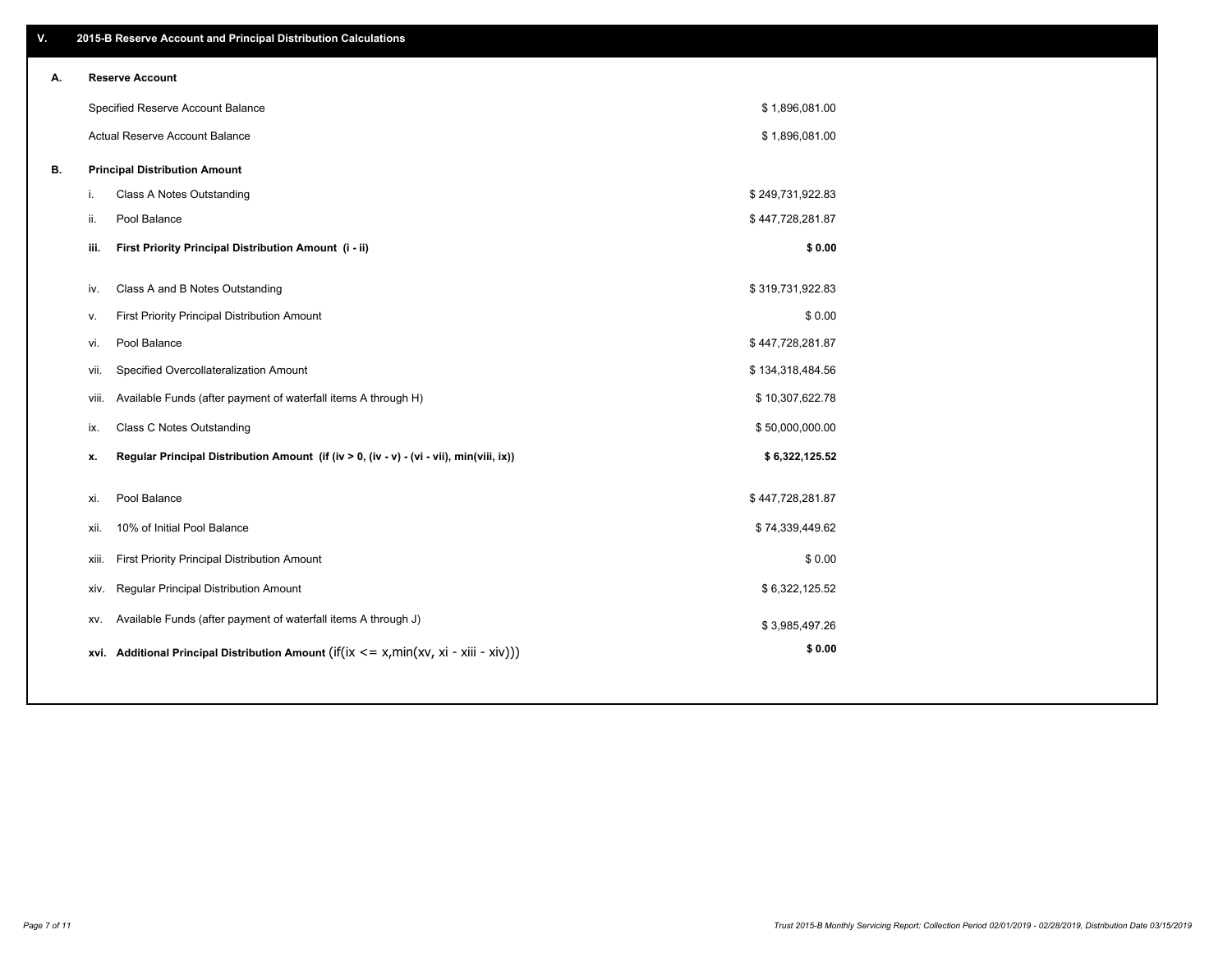|   |                                                                                   | Paid                 | <b>Funds Balance</b>               |
|---|-----------------------------------------------------------------------------------|----------------------|------------------------------------|
|   | <b>Total Available Funds</b>                                                      |                      | \$11,703,134.80                    |
| Α | <b>Trustee Fees</b>                                                               | \$0.00               | \$11,703,134.80                    |
| В | <b>Servicing Fees</b>                                                             | \$292,825.87         | \$11,410,308.93                    |
| C | i. Administration Fees<br>ii. Unreimbursed Administrator Advances plus any Unpaid | \$8,333.00<br>\$0.00 | \$11,401,975.93<br>\$11,401,975.93 |
| D | Class A Noteholders Interest Distribution Amount                                  | \$702,686.48         | \$10,699,289.45                    |
| Е | <b>First Priority Principal Payment</b>                                           | \$0.00               | \$10,699,289.45                    |
| F | Class B Noteholders Interest Distribution Amount                                  | \$204,166.67         | \$10,495,122.78                    |
| G | Class C Noteholders Interest Distribution Amount                                  | \$187,500.00         | \$10,307,622.78                    |
| н | Reinstatement Reserve Account                                                     | \$0.00               | \$10,307,622.78                    |
|   | <b>Regular Principal Distribution</b>                                             | \$6,322,125.52       | \$3,985,497.26                     |
| J | <b>Carryover Servicing Fees</b>                                                   | \$0.00               | \$3,985,497.26                     |
| Κ | Additional Principal Distribution Amount                                          | \$0.00               | \$3,985,497.26                     |
| L | <b>Unpaid Expenses of Trustee</b>                                                 | \$0.00               | \$3,985,497.26                     |
| М | Unpaid Expenses of Administrator                                                  | \$0.00               | \$3,985,497.26                     |
| N | Remaining Funds to the Residual Certificateholders                                | \$3,985,497.26       | \$0.00                             |
|   |                                                                                   |                      |                                    |
|   |                                                                                   |                      |                                    |

## **Waterfall Conditions**

| А. |      | <b>Class C Noteholders' Interest Distribution Condition</b><br>Pool Balance                                                                                                                     | \$447,728,281.87 |  |
|----|------|-------------------------------------------------------------------------------------------------------------------------------------------------------------------------------------------------|------------------|--|
| Ш. |      | Class A and B Notes Outstanding                                                                                                                                                                 | \$319,731,922.83 |  |
|    | iii. | Class C Noteholders' Interest Distribution Ratio (i / ii)                                                                                                                                       | 140.03%          |  |
|    | iv.  | Minimum Ratio                                                                                                                                                                                   | 110.00%          |  |
| V. |      | Is the Class C Noteholders' Interest Distribution Condition Satisfied (iii > iv)                                                                                                                | $\checkmark$     |  |
|    |      | * If the Class C Noteholders' Interest Distribution Condition is satisfied then the amount of interest accrued at the Class C Rate for the Accrual Period is Released on the distribution Date. |                  |  |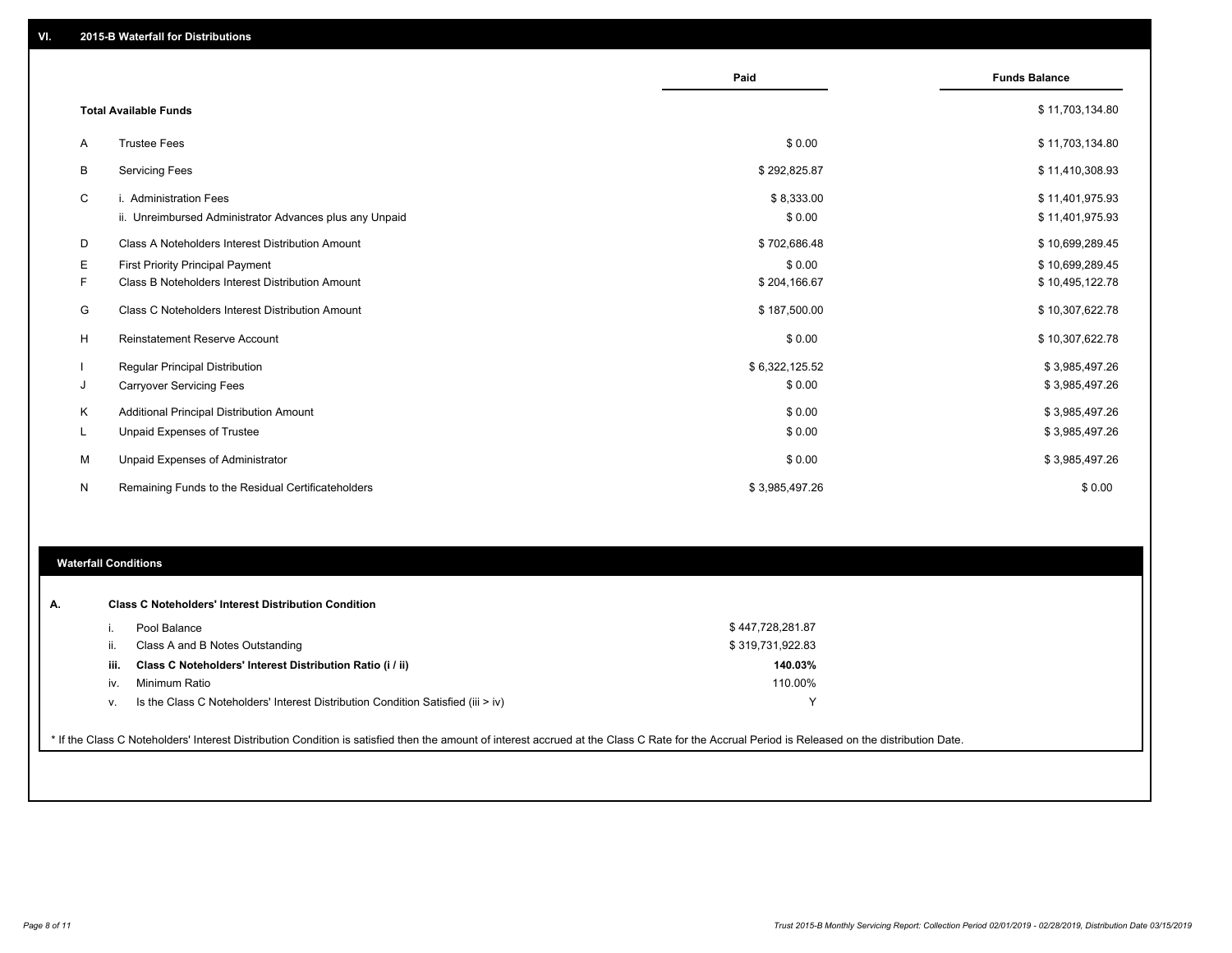### **VII. 2015-B Distributions**

| <b>Distribution Amounts</b>                                |                         |                         |                         |
|------------------------------------------------------------|-------------------------|-------------------------|-------------------------|
|                                                            | A <sub>2</sub> A        | A <sub>2</sub> B        | A <sub>3</sub>          |
| Cusip/Isin                                                 | 78448QAB4               | 78448QAC2               | 78448QAD0               |
| <b>Beginning Balance</b>                                   | \$118,966,415.55        | \$55,765,507.28         | \$75,000,000.00         |
| Index                                                      | <b>FIXED</b>            | <b>LIBOR</b>            | <b>LIBOR</b>            |
| Spread/Fixed Rate                                          | 2.98%                   | 1.20%                   | 1.75%                   |
| Record Date (Days Prior to Distribution)                   | 1 NEW YORK BUSINESS DAY | 1 NEW YORK BUSINESS DAY | 1 NEW YORK BUSINESS DAY |
| <b>Accrual Period Begin</b>                                | 2/15/2019               | 2/15/2019               | 2/15/2019               |
| <b>Accrual Period End</b>                                  | 3/15/2019               | 3/15/2019               | 3/15/2019               |
| Daycount Fraction                                          | 0.08333333              | 0.07777778              | 0.07777778              |
| Interest Rate*                                             | 2.98000%                | 3.68875%                | 4.23875%                |
| Accrued Interest Factor                                    | 0.002483333             | 0.002869028             | 0.003296806             |
| <b>Current Interest Due</b>                                | \$295,433.27            | \$159,992.79            | \$247,260.42            |
| Interest Shortfall from Prior Period Plus Accrued Interest | $\mathsf{\$}$ -         | $\mathcal{S}$ -         | $\mathsf{\$}$ -         |
| <b>Total Interest Due</b>                                  | \$295,433.27            | \$159,992.79            | \$247,260.42            |
| <b>Interest Paid</b>                                       | \$295,433.27            | \$159,992.79            | \$247,260.42            |
| <b>Interest Shortfall</b>                                  | $\mathsf{\$}$ -         | $\mathsf{\$}$ -         | $$ -$                   |
| <b>Principal Paid</b>                                      | \$4,304,425.89          | \$2,017,699.63          | $$ -$                   |
| <b>Ending Principal Balance</b>                            | \$114,661,989.66        | \$53,747,807.65         | \$75,000,000.00         |
| Paydown Factor                                             | 0.022418885             | 0.022418885             | 0.000000000             |
| <b>Ending Balance Factor</b>                               | 0.597197863             | 0.597197863             | 1.000000000             |

\* Pay rates for Current Distribution. For the interest rates applicable to the next distribution date, please see https://www.salliemae.com/about/investors/data/SMBabrate.txt.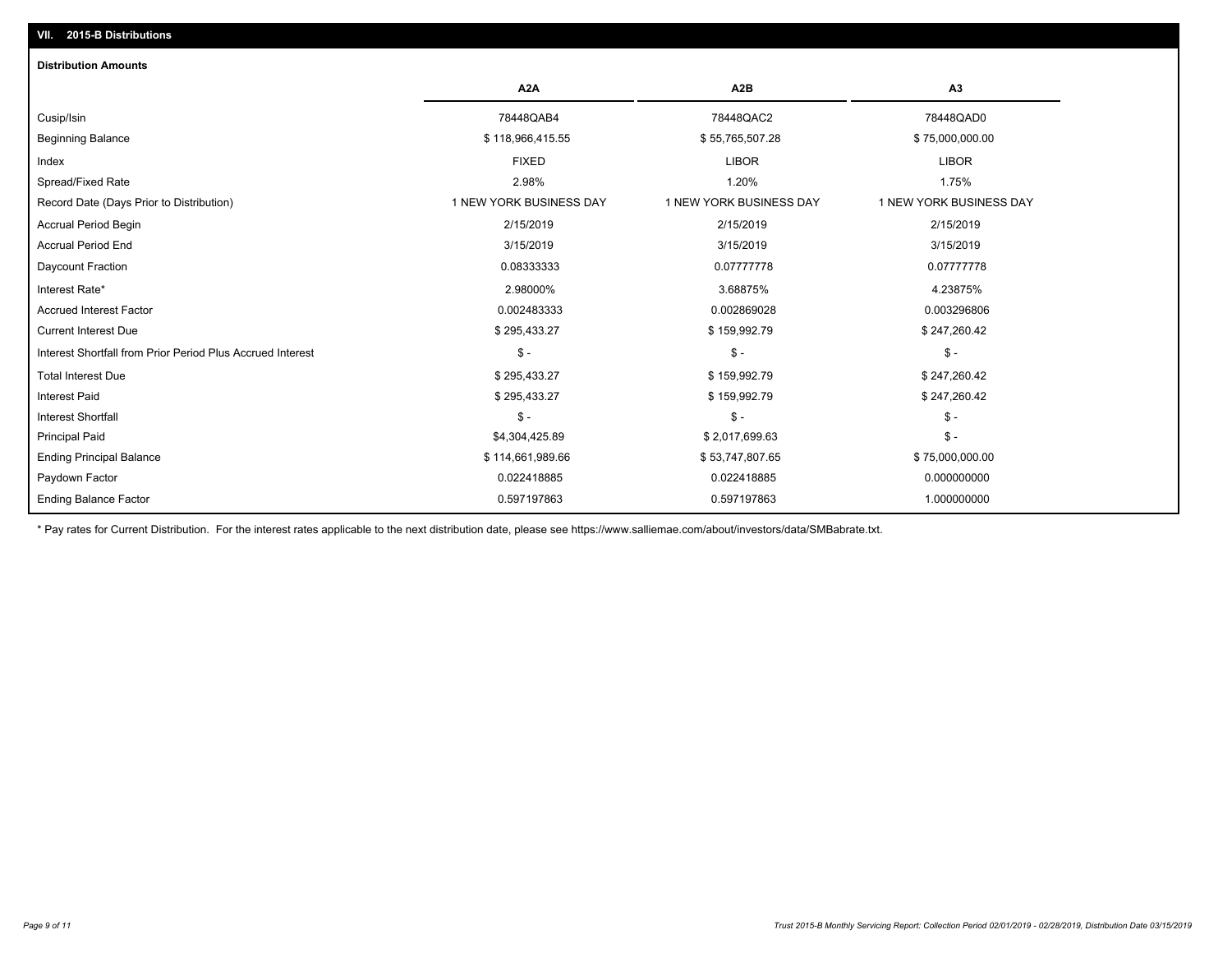| <b>Distribution Amounts</b>                                |                         |                         |
|------------------------------------------------------------|-------------------------|-------------------------|
|                                                            | в                       | C                       |
| Cusip/Isin                                                 | 78448QAE8               | 78448QAF5               |
| <b>Beginning Balance</b>                                   | \$70,000,000.00         | \$50,000,000.00         |
| Index                                                      | <b>FIXED</b>            | <b>FIXED</b>            |
| Spread/Fixed Rate                                          | 3.50%                   | 4.50%                   |
| Record Date (Days Prior to Distribution)                   | 1 NEW YORK BUSINESS DAY | 1 NEW YORK BUSINESS DAY |
| <b>Accrual Period Begin</b>                                | 2/15/2019               | 2/15/2019               |
| <b>Accrual Period End</b>                                  | 3/15/2019               | 3/15/2019               |
| Daycount Fraction                                          | 0.08333333              | 0.08333333              |
| Interest Rate*                                             | 3.50000%                | 4.50000%                |
| <b>Accrued Interest Factor</b>                             | 0.002916667             | 0.003750000             |
| <b>Current Interest Due</b>                                | \$204,166.67            | \$187,500.00            |
| Interest Shortfall from Prior Period Plus Accrued Interest | $\mathsf{\$}$ -         | $\mathsf{\$}$ -         |
| <b>Total Interest Due</b>                                  | \$204,166.67            | \$187,500.00            |
| Interest Paid                                              | \$204,166.67            | \$187,500.00            |
| Interest Shortfall                                         | $\mathsf{\$}$ -         | $\mathsf{\$}$ -         |
| <b>Principal Paid</b>                                      | $\mathsf{\$}$ -         | $$ -$                   |
| <b>Ending Principal Balance</b>                            | \$70,000,000.00         | \$50,000,000.00         |
| Paydown Factor                                             | 0.000000000             | 0.000000000             |
| <b>Ending Balance Factor</b>                               | 1.000000000             | 1.000000000             |

\* Pay rates for Current Distribution. For the interest rates applicable to the next distribution date, please see https://www.salliemae.com/about/investors/data/SMBabrate.txt.

**VII. 2015-B Distributions**